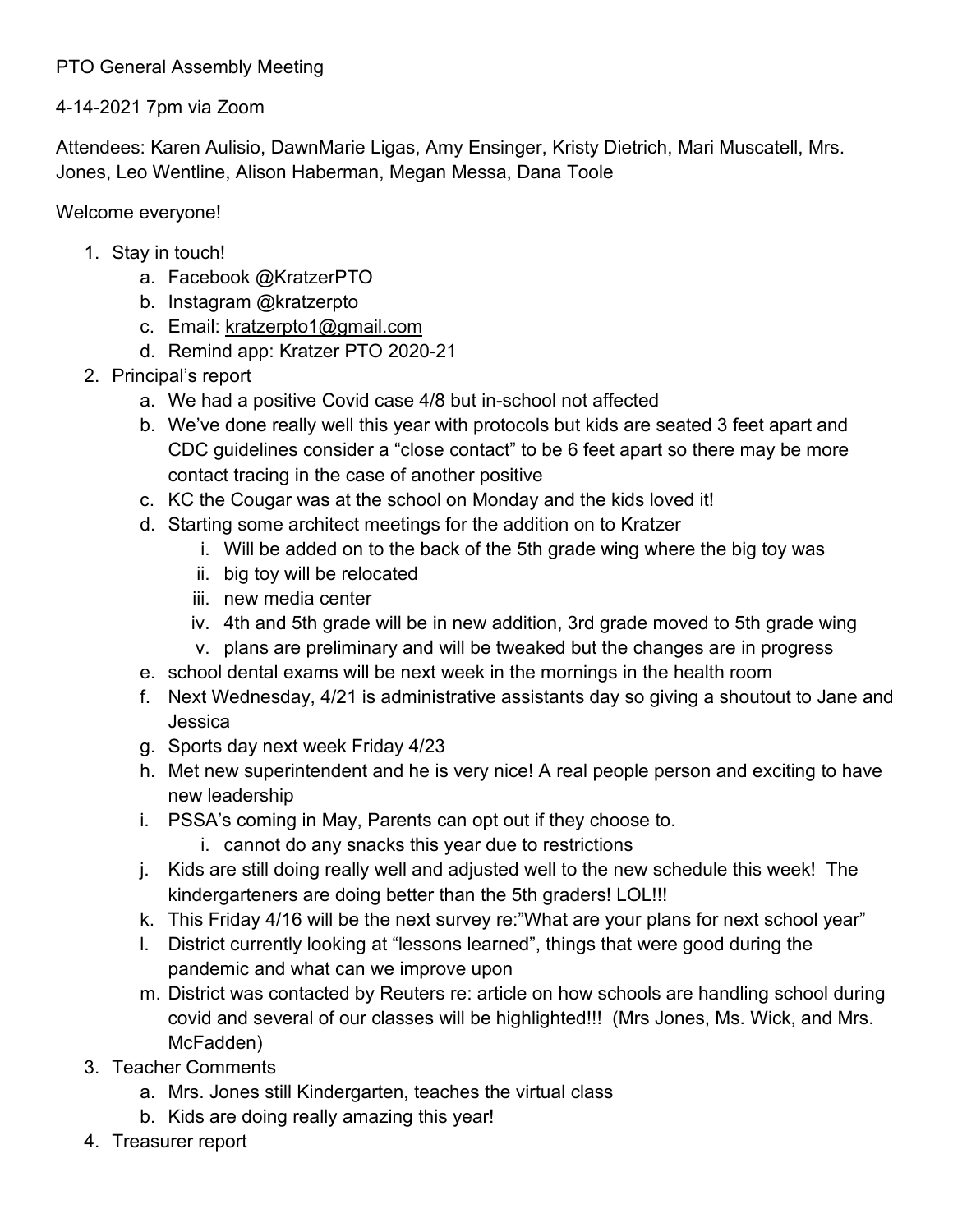- a. \$12,164 in checking, \$5000 in savings
- b. purchased "Smencils" for the kids as a little smile and welcome back
- c. 5th grade fundraiser ended today so will see anticipated profit of \$350 for 5th grade
- 5. PHS Scholarship committee update
	- a. we had 3 applicants this year, deadline this week
	- b. committee still evaluating
- 6. Bingo Night April 23rd
	- a. Will be Google Meet. Signup will be on Google Forms. Grades K-2 time 6-7pm & Grades 3-5 7-8pm (3-4 games with Gift Card Prizes)
	- b. Will need parent emails to send out bingo cards and the zoom link
	- c. winners will receive \$5 Target gift card (Approx \$40 based on 4 games each round)
	- d. minimal to no cost depending on number of participants
		- i. 30 bingo cards free, \$10 for 100 cards
- 7. 5th grade committee updates
	- a. \$350 from flower sale, \$150 From Chipotle fundraiser and \$1100 in parent donations
		- i. budget looking good, hoping to have enough to cover yard signs for the 5th grade
	- b. meeting tomorrow night at 7pm if anyone interested
- 8. Yearbook info
	- a. info sent out by Cory
	- b. links for photo uploads were posted on FB and Mrs. Aulisio will email out the links in a separate email
- 9. TSAW planning May 3-7th
- 10.Food Truck Friday June 4th ??
	- a. tentative 5-7 or 6-8?
	- b. maybe Thursday 6/3
- 11.PTO Board nominations
	- a. Proposed Board for 2021-22 school year
		- i. DawnMarie Ligas, President
		- ii. Kristy Dietrich, Vice President
			- 1. Amy Ensinger, Co-VP
		- iii. Mari Muscatell, Treasurer
		- iv. Chessie Matthews and Alison Haberman, Co-secretaries
	- b. thumbs up from participants!! Thank you!
	- c. Welcome Alison and Chessie!!
- 12.Open forum/questions??
- 13.Next Meeting Monday, 5/10 @7pm on Zoom!
	- a. tentative, still waiting on superintendent date?
- 14.Thank you for coming!!! We appreciate you joining us tonight!!

15.

Friday, 4/23 dress up! favorite sport day Friday 4/23 family fun night BINGO Friday, 4/30 Early Dismissal 1:45pm Sunday, 5/2 Spring Fever outdoor day and TSAW prep Monday, 5/3 TSAW begins!